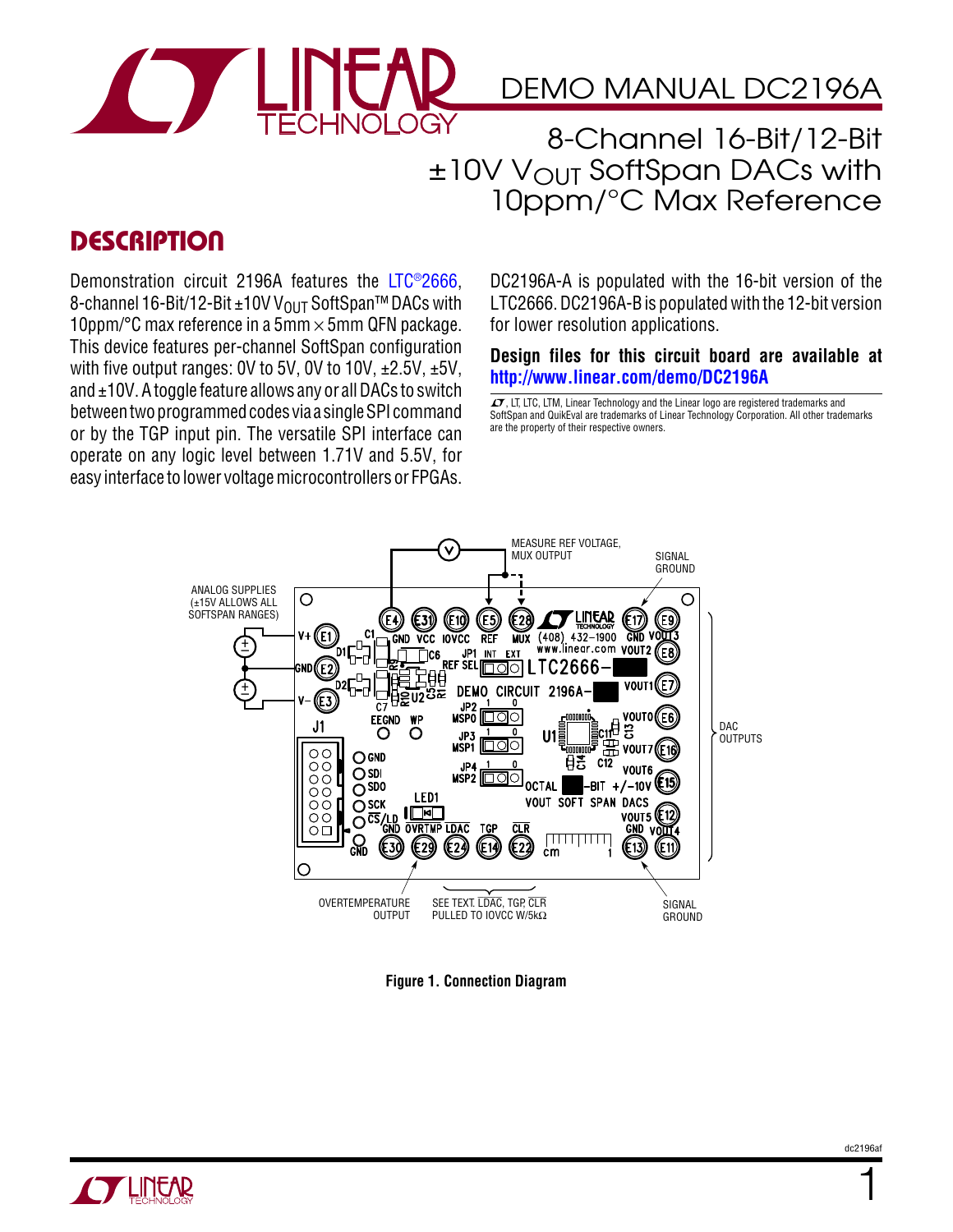Download and install QuikEval™ from:

<http://www.linear.com/designtools/software/#Data>

Connect a DC590 controller or DC2026 Linduino with DC590 emulator firmware to the DC2196A with the supplied ribbon cable. Connect low-noise analog power supplies as shown in Figure 1. A  $\pm$ 15V supply will allow all of the SoftSpan ranges to be used, refer to the LTC2666 data sheet for other supply options if not all SoftSpan ranges are used.

Connect the controller to the host PC's USB port and run QuikEval. The DC2196A software will be downloaded and installed, after which a jumper setting window will appear as shown in Figure 2. The default settings are internal reference, SoftSpan operation with 0V to 5V range, 0V output on power-up. If the jumpers on the board have been changed to a different configuration, select the appropriate options in the pull-down menus to match the board.

Click OK and the main dialog will appear. The control panel gives access to all of the LTC2666's functionality including per-channel SoftSpan ranges, toggling, Power-Down, etc. Detailed instructions are provided in the Help menu.

| $\mathbb{\times}$<br>Jumper Settings                                   |                                           |  |  |  |
|------------------------------------------------------------------------|-------------------------------------------|--|--|--|
| Please indicate the current jumper<br>settings on the demo board.      |                                           |  |  |  |
| <b>REF SEL</b><br>JP1<br>۳<br>EXT<br>INT.                              | Reference<br>Internal                     |  |  |  |
| MSP <sub>0</sub><br>JP2<br>MSP1<br>JP3<br>MSP <sub>2</sub><br>JP4<br>n | Span Setting<br>0-5V, 0-scale Soft-Span ▼ |  |  |  |
|                                                                        | OΚ                                        |  |  |  |

**Figure 2. Jumper Settings Dialog**



dc2196af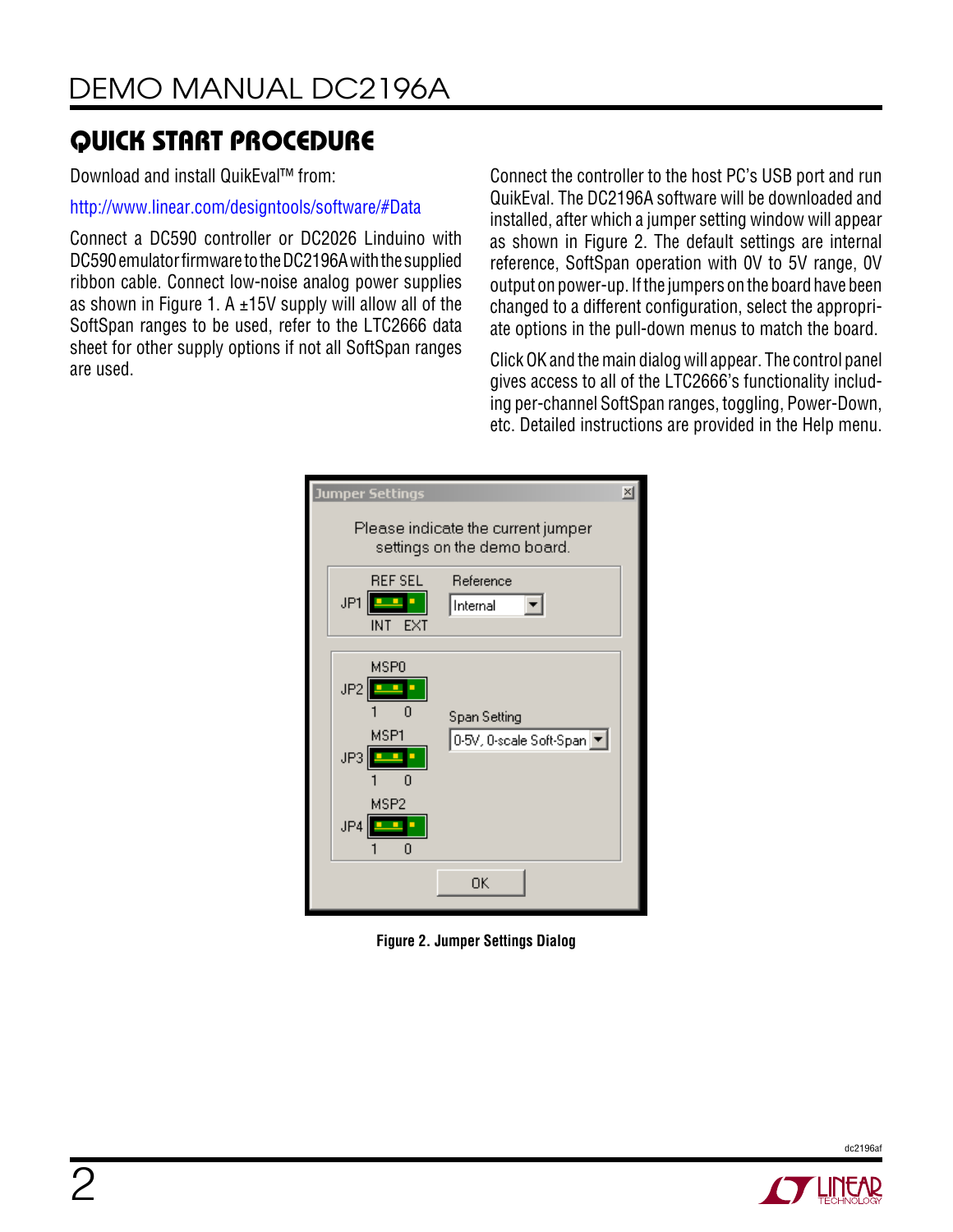| $IJ$ LTC2666                                                                         |                                                                | $\mathbf{z}$<br>$\Box$                                         |
|--------------------------------------------------------------------------------------|----------------------------------------------------------------|----------------------------------------------------------------|
| File<br>Help                                                                         | Normal View<br><b>Toggle View</b>                              |                                                                |
| Specify Values in Volts<br>Note: Voltage values assume<br>2.5V reference & Soft Span | Channel 0<br>Output<br>Value (Volts)<br>0.0000000<br>0.0000000 | Channel 1<br>Output<br>Value (Volts)<br>0.0000000<br>0.0000000 |
| Value For All DACs (Volts)<br>0.0000000<br>÷                                         | Write & Update<br>Span<br>OV to 5V (Unipolar)                  | Write & Update<br>Span<br>0V to 5V (Unipolar)                  |
| Write All<br>Update All<br>Span For All DACs<br>0V to 5V (Unipolar)                  | Power Down DAC<br>Channel 2<br>Output<br>Value (Volts)         | Power Down DAC<br>Channel 3<br>Output<br>Value (Volts)         |
| Monitor Mux Channel<br><b>Disabled</b>                                               | 0.0000000<br>0.0000000<br>Write & Update<br>Span               | 0.0000000<br>0.0000000<br>Write & Update<br>Span               |
| Tum off all DACs, Mux,<br>Reference & Bias Circuits                                  | OV to 5V (Unipolar)<br>Power Down DAC                          | 0V to 5V (Unipolar)<br>Power Down DAC                          |
| Power Down Chip                                                                      | Channel 4<br>Output<br>Value (Volts)<br>0.0000000<br>0.0000000 | Channel 5<br>Output<br>Value (Volts)<br>0.0000000<br>0.0000000 |
|                                                                                      | Write & Update<br>Span<br>OV to 5V (Unipolar)                  | Write & Update<br>Span<br>0V to 5V (Unipolar)                  |
|                                                                                      | Power Down DAC<br>Channel 6                                    | Power Down DAC<br>Channel 7                                    |
|                                                                                      | Output<br>Value (Volts)<br>0.0000000<br>0.0000000              | Output<br>Value (Volts)<br>0.0000000<br>0.0000000              |
|                                                                                      | Write & Update<br>Span<br>0V to 5V (Unipolar)                  | Write & Update<br>Span<br>0V to 5V (Unipolar)                  |
|                                                                                      | Power Down DAC                                                 | Power Down DAC                                                 |

**Figure 3. Main Control Panel**

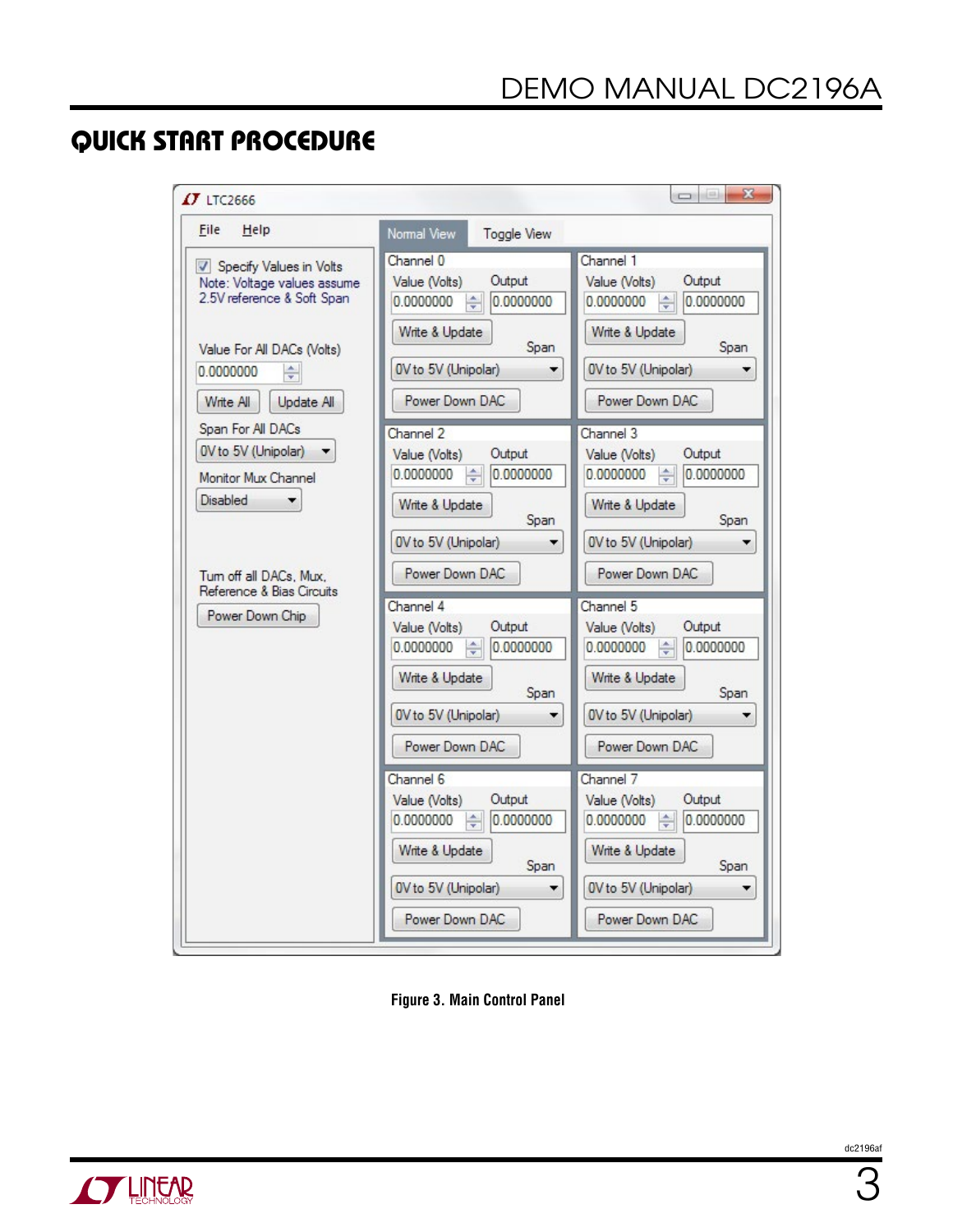### **External Connections**

**J1:** Interface connector to DC590 controller or Linduino. Provides OVP power, SPI interface, and board identification.

**V–, GND, V+:** Analog supplies, connected to the LTC2666  $V^+$  and  $V^-$  pins. Nominally  $\pm 15V$  for operation in all Soft-Span ranges. Refer to the data sheet for other supply configurations.

**GND:** Four additional ground posts and exposed ground plane around board edge allow solid connection to prototype circuitry and measurement equipment.

**VCC:** Analog supply voltage. Normally supplied by an onboard LT1761-5 fixed 5V regulator that is powered from the V+ supply. For single 5V supply applications, VCC may be tied directly to V+ and supplied with 4.5V to 5.5V.

**IOVCC:** Digital interface power. No connection to this pin is required when used with a DC590 or Linduino controller. If another controller is used, connect to digital supply that powers the SPI bus controller (1.71 to 5.5V).

**REF:** Connection to the REF pin. In internal reference mode, the reference voltage may be monitored at this point. Placing REF\_SEL jumper in the EXT position allows an external reference to be connected to this point.

**MUX:** Monitor Mux output. Allows surveying the DAC outputs under software control. Must be measured with a high impedance meter (output impedance is nominally  $2.1kΩ$ ).

**VOUT0 to VOUT7:** DAC outputs.

**CLR:** Asynchronous clear input (pulled high to OVP with a 4.99k resistor). Pull to ground to reset the DAC to the power-on reset value (determined by MSPx pins.)

**TGP:** Toggle input (pulled high to OVP with a 4.99k resistor). A high level on this pin enables software toggling. See data sheet for a complete description of toggle operation.

**LDAC:** Asynchronous DAC update. If CS/LD is high at the falling edge of LDAC, DAC outputs will be updated with the contents of the input registers. If  $\overline{\text{CS}}$ /LD is low when  $\overline{\text{LDAC}}$  goes low, the DAC registers are updated after  $\overline{\text{CS}}/$ LD returns high.

**OVRTMP:** Overtemperature pin (pulled high to IOVCC with a 4.99k resistor). The LTC2666 pulls this pin low if the die temperature exceeds approximately 160°C. It is released on the next rising edge of  $\overline{\text{CS}}$ /LD.



dc2196af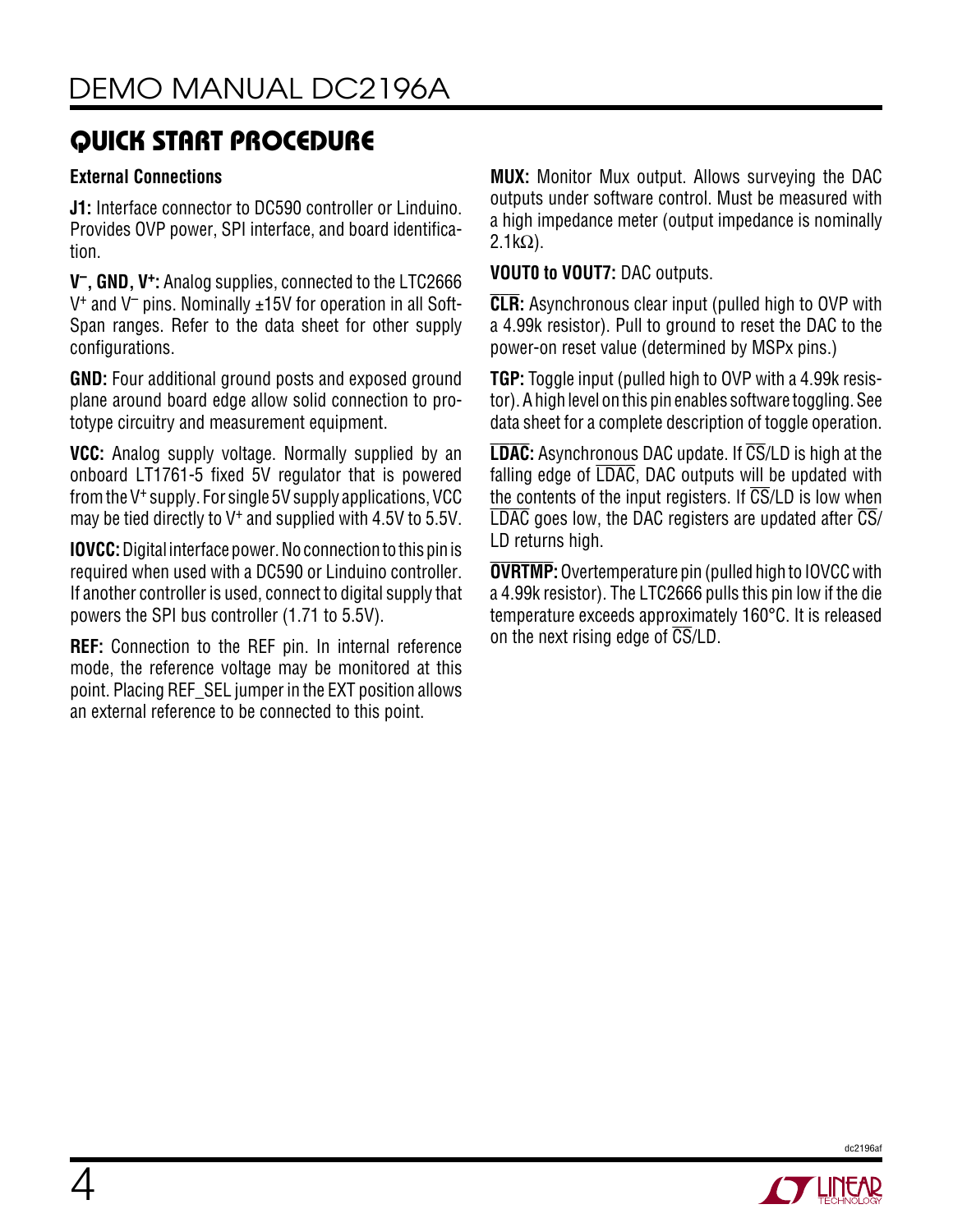#### **Jumpers**

**REF SEL (JP1):** Selects internal or external reference mode. (See data sheet description of REFCOMP pin.)

**MSP0, MSP1, MSP2 (JP2, JP3, JP4):** Manual Span control. Setting all jumpers to the 1 position (Default) selects SoftSpan operation, with a power-up default span of 0V to 5V, and reset to Zero-Scale. Other options are listed in Table 1.

## **LEDs**

**OVRTMP:** Lights when OVRTMP pin asserts, indicating an overtemperature state. (Note that LED will light if positive analog supply is present and OVP is not. OVP is normally supplied by the controller.)

#### **Test Points**

The SPI bus is available on a row of through-hole test points next to J1 that may be used to monitor the bus or to drive the bus with an external controller.

**EEGND, WP:** For factory use only.

| .    |      |             |                     |                   |                    |                 |
|------|------|-------------|---------------------|-------------------|--------------------|-----------------|
| MSP2 | MSP1 | <b>MSPO</b> | <b>OUTPUT RANGE</b> | <b>RESET CODE</b> | <b>MANUAL SPAN</b> | <b>SoftSpan</b> |
|      |      |             | ±10V                | Mid-Scale         |                    |                 |
|      |      |             | ±5V                 | Mid-Scale         | Λ                  |                 |
|      |      |             | ±2.5V               | Mid-Scale         | Λ                  |                 |
|      |      |             | 0V to 10V           | Zero-Scale        | Λ                  |                 |
|      |      |             | 0V to 10V           | Mid-Scale         |                    |                 |
|      |      |             | OV to 5V            | Zero-Scale        |                    |                 |
|      |      |             | OV to 5V            | Mid-Scale         |                    |                 |
|      |      |             | OV to 5V            | Zero-Scale        |                    |                 |

**Table 1**

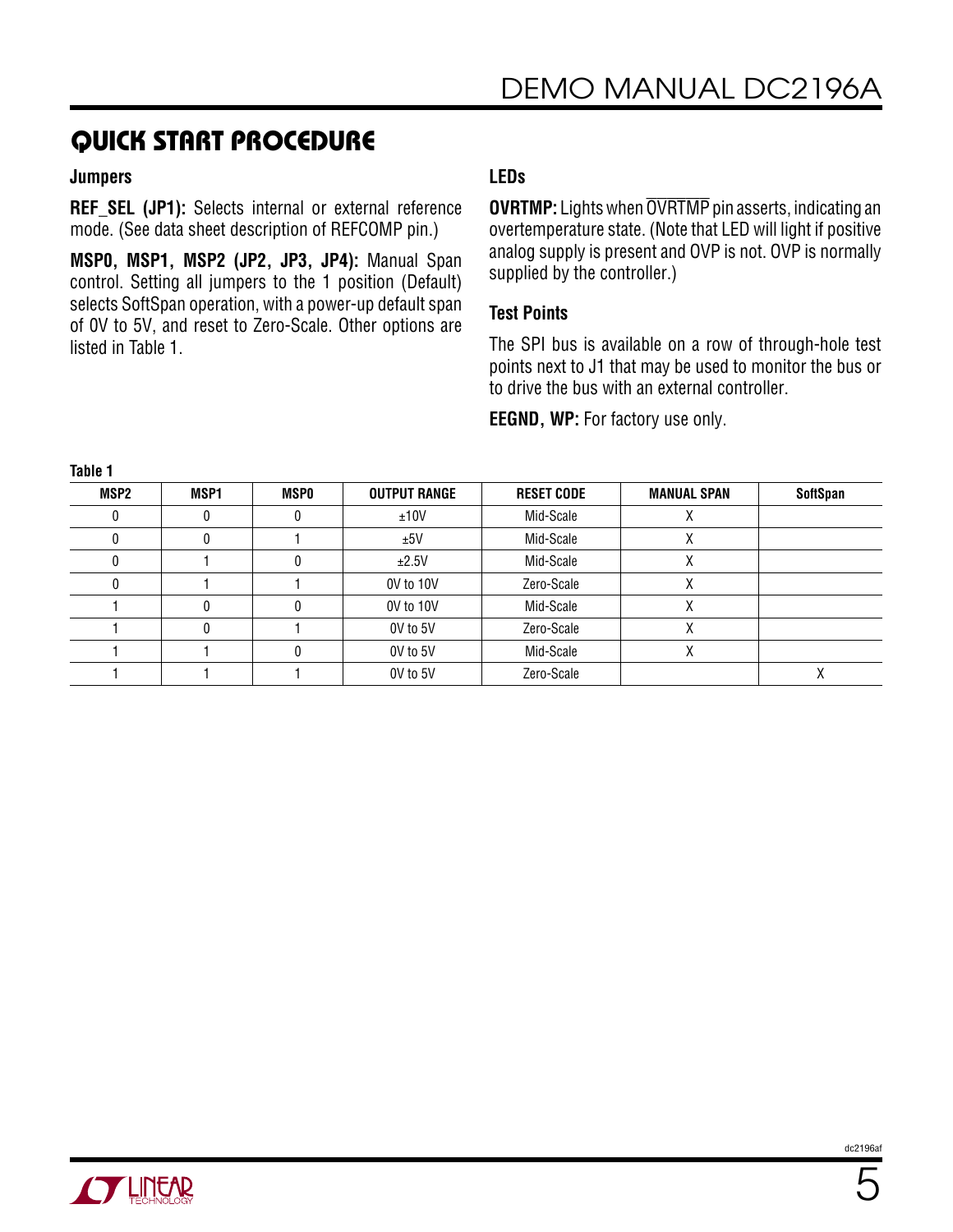# DEMO MANUAL DC2196A

## Parts List

| <b>ITEM</b>                                  | QTY            | <b>REFERENCE</b>                | <b>PART DESCRIPTION</b>           | <b>MANUFACTURER/PART NUMBER</b>    |  |  |
|----------------------------------------------|----------------|---------------------------------|-----------------------------------|------------------------------------|--|--|
| <b>Required Circuit Components</b>           |                |                                 |                                   |                                    |  |  |
|                                              | 3              | C1, C6, C7                      | CAP, X5R, 10µF 25V, 10%, 1206     | MURATA, GRM31CR61E106KA12L         |  |  |
| $\overline{2}$                               | 9              | C2, C3, C8, C9, C11 TO C15      | CAP, X7R, 0.1µF 25V, 10%, 0603    | MURATA, GRM188R71E104KA01D         |  |  |
| 3                                            |                | C <sub>5</sub>                  | CAP, X7R, 0.01µF 25V, 10%, 0603   | MURATA, GRM188R71E103KA01D         |  |  |
| $\overline{4}$                               | $\overline{2}$ | D1, D2                          | DIODE, SCHOTTKY DUAL 30V, SOT23-3 | DIODES INC, BAT54C-7-F             |  |  |
| 5                                            | 23             | E1 TO E17, E22, E24, E28 TO E31 | TURRET, TESTPOINT 0.064"          | MILL-MAX, 2308-2-00-80-00-00-07-0  |  |  |
| 6                                            | 4              | JP1, JP2, JP3, JP4              | HEADER, 2MM SINGLE STR 3POS       | SULLINS, NRPN031PAEN-RC            |  |  |
| $\overline{7}$                               |                | J1                              | CONN, HEADER 14POS 2MM VERT GOLD  | MOLEX, 87831-1420                  |  |  |
| 8                                            |                | LED1                            | LED, RED, LED-ROHM-SML-010VT      | ROHM, SML-010VTT86L                |  |  |
| 9                                            |                | Q <sub>1</sub>                  | MOSFET, N-CH 60V 300MA SOT-23     | VISHAY SILICONIX, 2N7002K-T1-E3    |  |  |
| 10                                           | 0              | R1, R2, R10                     | RES, 0603                         | 0PT                                |  |  |
| 11                                           | 8              | R3 TO R9, R12                   | RES, CHIP, 4.99k, 1/10W, 1% 0603  | VISHAY, CRCW06034K99FKEA           |  |  |
| 12                                           | 1              | R <sub>11</sub>                 | RES, CHIP, 1k, 1/10W, 1% 0603     | VISHAY, CRCW06031K00FKEA           |  |  |
| 13                                           |                | U <sub>2</sub>                  | IC, LT1761ES5-5, SOT23-5          | LINEAR TECHNOLOGY, LT1761ES5-5#PBF |  |  |
| 14                                           |                | U3                              | IC, 24LC025-I/ST, TSSOP8          | MICROCHIP, 24LC025-I/ST            |  |  |
| <b>DC2196A-A Required Circuit Components</b> |                |                                 |                                   |                                    |  |  |
| $\overline{2}$                               |                | U1                              | IC, 16-BIT, QFN32UH-5X5           | LINEAR TECHNOLOGY, LTC2666IUH-16   |  |  |
| <b>DC2196A-B Required Circuit Components</b> |                |                                 |                                   |                                    |  |  |
| $\overline{2}$                               |                | U1                              | IC, 12-BIT, QFN32UH-5X5           | LINEAR TECHNOLOGY, LTC2666IUH-12   |  |  |



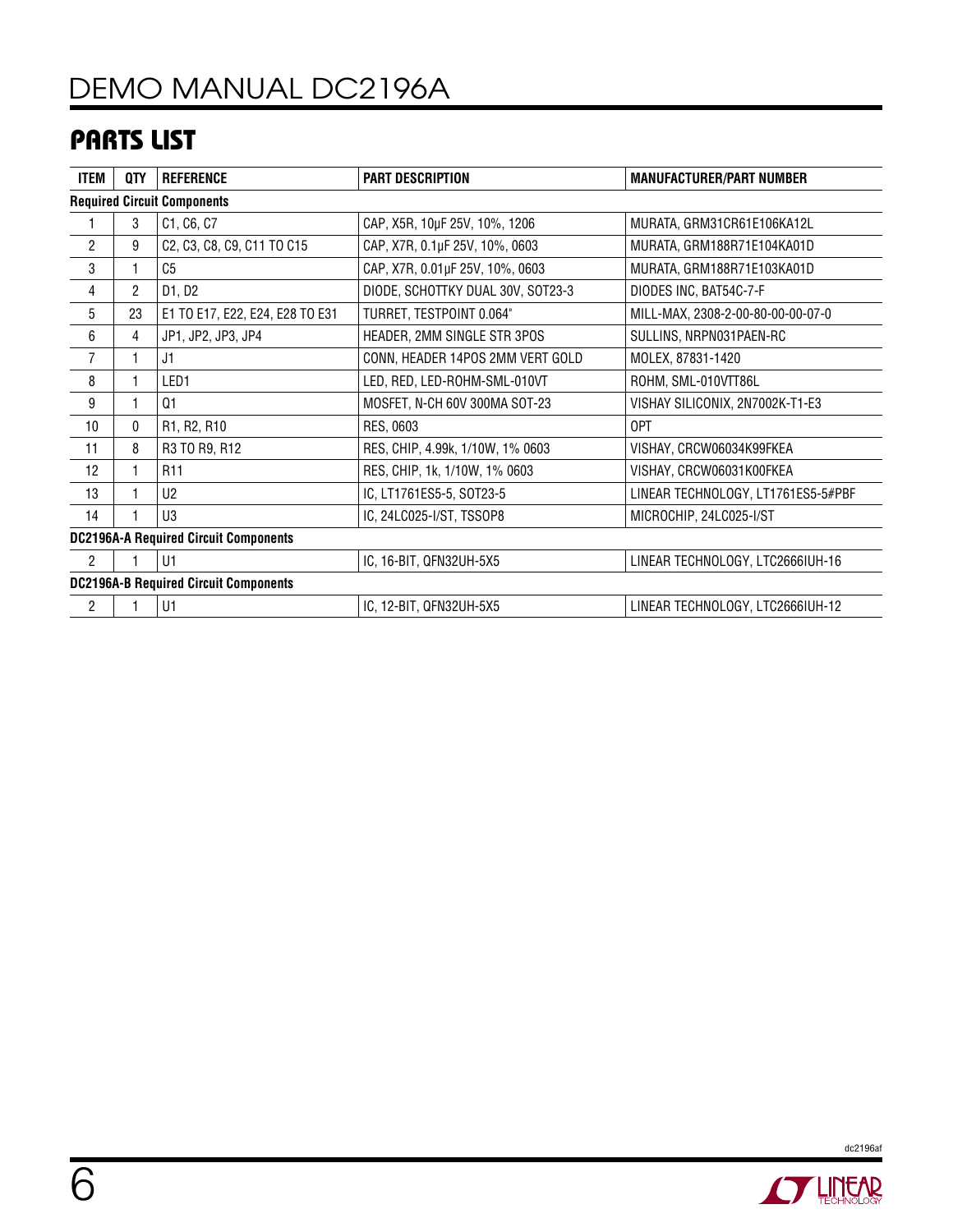7

## Schematic Diagram





Information furnished by Linear Technology Corporation is believed to be accurate and reliable. However, no responsibility is assumed for its use. Linear Technology Corporation makes no representation that the interconnection of its circuits as described herein will not infringe on existing patent rights.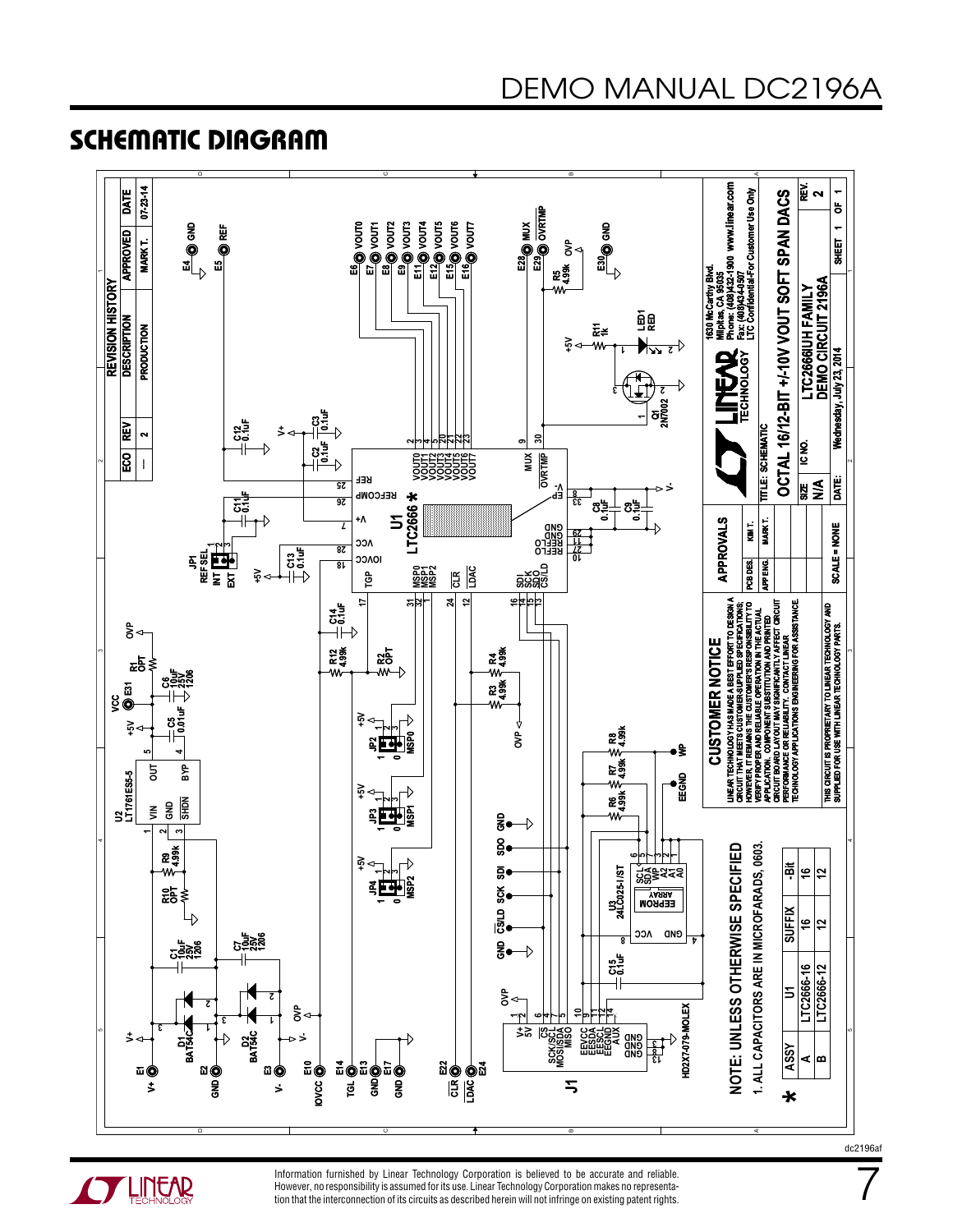DEMO MANUAL DC2196A

#### DEMONSTRATION BOARD IMPORTANT NOTICE

Linear Technology Corporation (LTC) provides the enclosed product(s) under the following **AS IS** conditions:

This demonstration board (DEMO BOARD) kit being sold or provided by Linear Technology is intended for use for **ENGINEERING DEVELOPMENT OR EVALUATION PURPOSES ONLY** and is not provided by LTC for commercial use. As such, the DEMO BOARD herein may not be complete in terms of required design-, marketing-, and/or manufacturing-related protective considerations, including but not limited to product safety measures typically found in finished commercial goods. As a prototype, this product does not fall within the scope of the European Union directive on electromagnetic compatibility and therefore may or may not meet the technical requirements of the directive, or other regulations.

If this evaluation kit does not meet the specifications recited in the DEMO BOARD manual the kit may be returned within 30 days from the date of delivery for a full refund. THE FOREGOING WARRANTY IS THE EXCLUSIVE WARRANTY MADE BY THE SELLER TO BUYER AND IS IN LIEU OF ALL OTHER WARRANTIES, EXPRESSED, IMPLIED, OR STATUTORY, INCLUDING ANY WARRANTY OF MERCHANTABILITY OR FITNESS FOR ANY PARTICULAR PURPOSE. EXCEPT TO THE EXTENT OF THIS INDEMNITY, NEITHER PARTY SHALL BE LIABLE TO THE OTHER FOR ANY INDIRECT, SPECIAL, INCIDENTAL, OR CONSEQUENTIAL DAMAGES.

The user assumes all responsibility and liability for proper and safe handling of the goods. Further, the user releases LTC from all claims arising from the handling or use of the goods. Due to the open construction of the product, it is the user's responsibility to take any and all appropriate precautions with regard to electrostatic discharge. Also be aware that the products herein may not be regulatory compliant or agency certified (FCC, UL, CE, etc.).

No License is granted under any patent right or other intellectual property whatsoever. **LTC assumes no liability for applications assistance, customer product design, software performance, or infringement of patents or any other intellectual property rights of any kind.**

LTC currently services a variety of customers for products around the world, and therefore this transaction **is not exclusive**.

**Please read the DEMO BOARD manual prior to handling the product**. Persons handling this product must have electronics training and observe good laboratory practice standards. **Common sense is encouraged**.

This notice contains important safety information about temperatures and voltages. For further safety concerns, please contact a LTC application engineer.

Mailing Address:

Linear Technology 1630 McCarthy Blvd. Milpitas, CA 95035

Copyright © 2004, Linear Technology Corporation

dc2196af

8